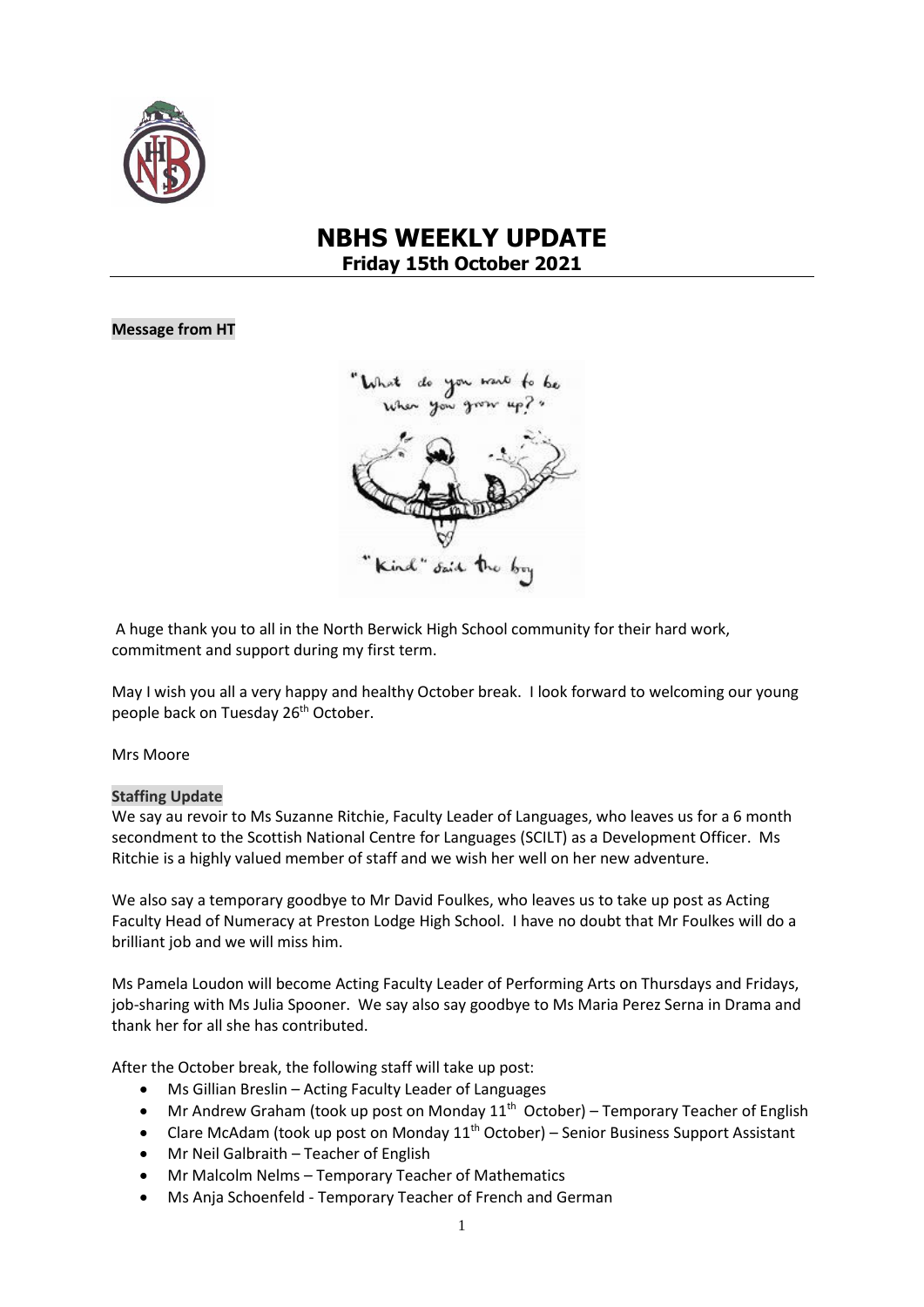- Ms Aimee Dudgeon Pupil Support Worker (previously Pupil Support Assistant)
- Ms Pamela Loudon Acting Faculty Leader of Performing Arts (Thurs/Fri)
- Ms Aimee Ferrier Scottish Government Funded BGE Literacy Development Teacher

#### **Bicycle Security**

Could parents please ensure pupils have a padlock so they can lock their bikes during the school day – thank you.

#### **127 Bus Route – unaffected by road closure**

Locals will be aware that the road from West Fenton to Gullane will be "closed" for 8 weeks from 18th October. We have been informed that access will be provided for the 127 bus, and that its route will therefore be unaffected.

#### **Scottish Youth Climate Summit**

We're excited to invite you to join us for the **Scottish Youth Climate Summit** to connect with young people (11-26), learn from experts and create Scotland's Youth Climate Declaration in advance of COP26.

**Date:** Saturday 30<sup>th</sup> October, 9:30 – 17:00 (however you can hop in and out of events throughout the day depending on your availability)

**Register here:** [www.hopin.com/events/scottish-climate-youth-summit](http://www.hopin.com/events/scottish-climate-youth-summit)

# **SQA update**

A letter from the Head of Education, Nicola McDowell, regarding SQA National Qualifications 2022 has been sent out to parents of S4, S5 and S6 pupils and appears on the school website at this link: [SQA-NQ22-Commuication-to-Pupils-and-Parents-October-2021.pdf \(edubuzz.org\)](https://www.edubuzz.org/northberwickhigh/wp-content/blogs.dir/894/files/2021/10/SQA-NQ22-Commuication-to-Pupils-and-Parents-October-2021.pdf)

We have recently been informed by SQA that notification of any SQA Appeal result for the 20-21 diet will now not be sent to schools until the week beginning 25<sup>th</sup> October.

#### **NBHS Dress Code – Dispelling the Myths**

Contrary to rumour, staff at NBHS do care about dress code. It is important to our school ethos, equity and safety that NBHS pupils are easily identifiable as such.

Another myth doing the rounds is that school dress does not have to be adhered to on Fridays. This is not the case!

Finally, it is a myth that if you have PE first thing, you can wear PE clothing to school.

As temperatures are getting lower, and as ventilation in classrooms remains an important Covid mitigation, I fully appreciate that it may be more comfortable for young people to wear their coats and jackets in class, at the teacher's discretion. I understand this was also in place last year. Thank you Mrs Moore

#### **PTA Meeting Invitation: 7pm Wednesday 27th October**

We would like to invite all parents and carers to the first PTA meeting of the 2021/22 school year on Wednesday the 27th October at 7pm. We welcome your input, and appreciate any support you can offer in terms of time, expertise and fundraising ideas.

What is the **PTA**?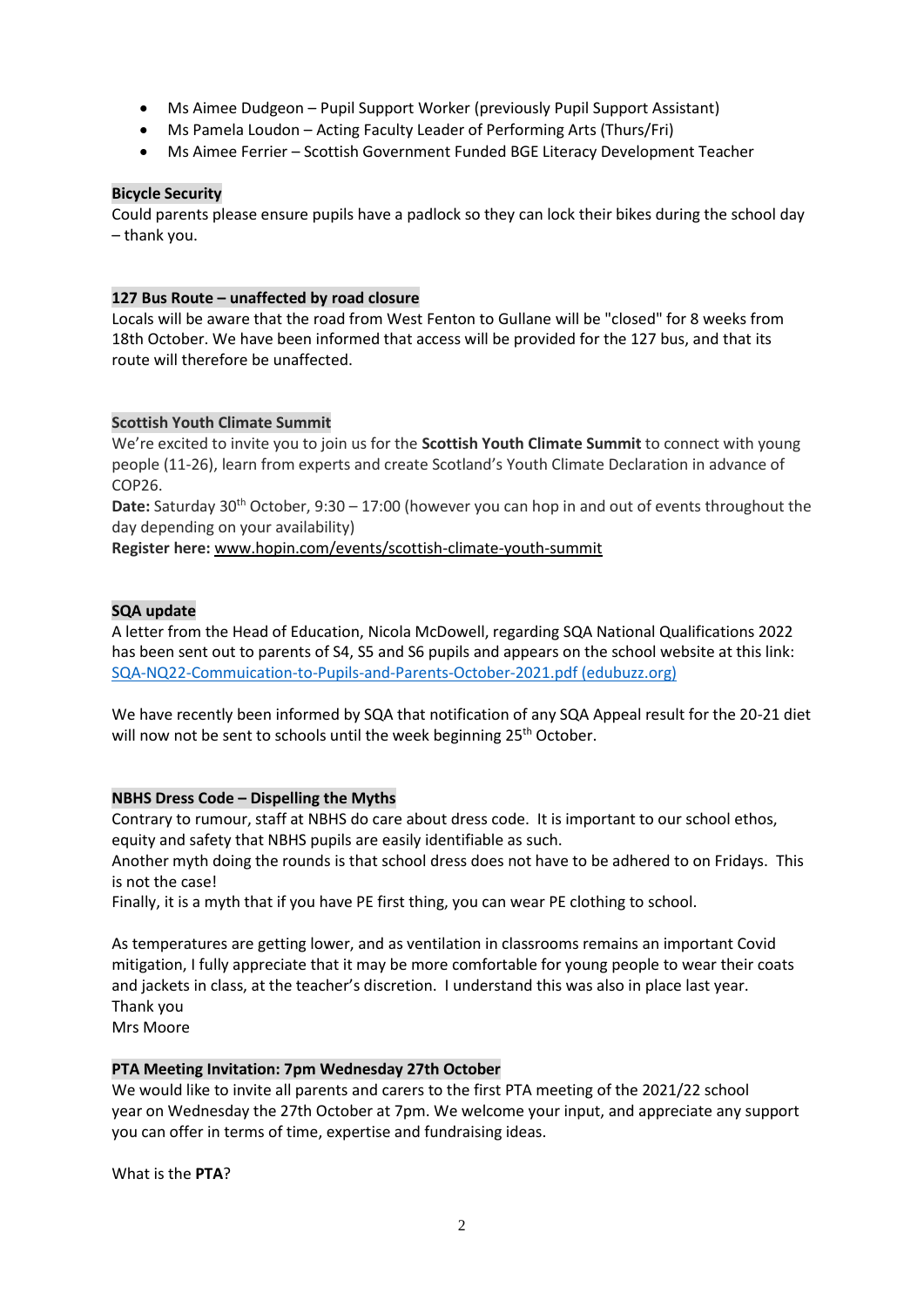The PTA is a charity made up of parents, carers, teachers and students, who work together to support school activities and raise vital funds for the school and its students. In previous years we have supported large school-based events such as Winter and Spring Concerts and the S6 Burns Supper. One way you can support the PTA is to participate in the monthly cash prize draw. To find out more about how you can get involved or support your PTA please email us at **[ptanbhs@gmail.com](mailto:ptanbhs@gmail.com)**

#### How to join the meeting? We will be using Google Meet so if you'd like to attend, please email us in advance at **[ptanbhs@gmail.com](mailto:ptanbhs@gmail.com)** and we will send you a link to join the meeting.

We look forward to seeing you NBHS PTA

#### **Free Family events at the Scottish Seabird Centre this October Break**

#### **Live Science Shows: Climate Sale (When It's Gone, It's Gone!)**

This year Professor Egghead will be helping you to save a penny and the planet in this fun and interactive live science show! Can how you spend your pocket money really help combat climate change? Come along and find out - laughs and learning guaranteed!

- Dates: 16 & 23 October 2021
- Time: 2pm
- Location: Scottish Seabird Centre, North Berwick
- Recommended ages 6+
- [Book here](https://www.eventbrite.co.uk/e/live-science-show-climate-sale-when-its-gone-its-gone-tickets-186617827947)

#### **Seaside Storytelling**

Bring your kids along for an hour of escapism, with a series of wonderful marine-themed stories. Let our Discovery Experience staff transport you to the underwater worlds of a few of our favourite marine-themed short stories.

- Dates: 17 & 24 October 2021
- Time: 11.15am
- Location: Scottish Seabird Centre
- Recommended ages 3+
- [Book here](https://www.eventbrite.co.uk/e/seaside-storytelling-sessions-free-tickets-187902309867)

#### **What's for Snack – Puppet Show**

Join Craig the crab and friends for a fun interactive puppet show - What's for Snack?

Craig has eaten some marine litter by mistake and is not feeling very well. He'll be joined by some of his seaside friends who, along with our audience, will try to help him get rid of his sore tummy.

- Date: 20 October 2021
- Time: 11.15am
- Location: Scottish Seabird Centre
- Recommended ages 2+
- [Book here](https://www.eventbrite.co.uk/e/free-family-friendly-puppet-show-tickets-186624056577)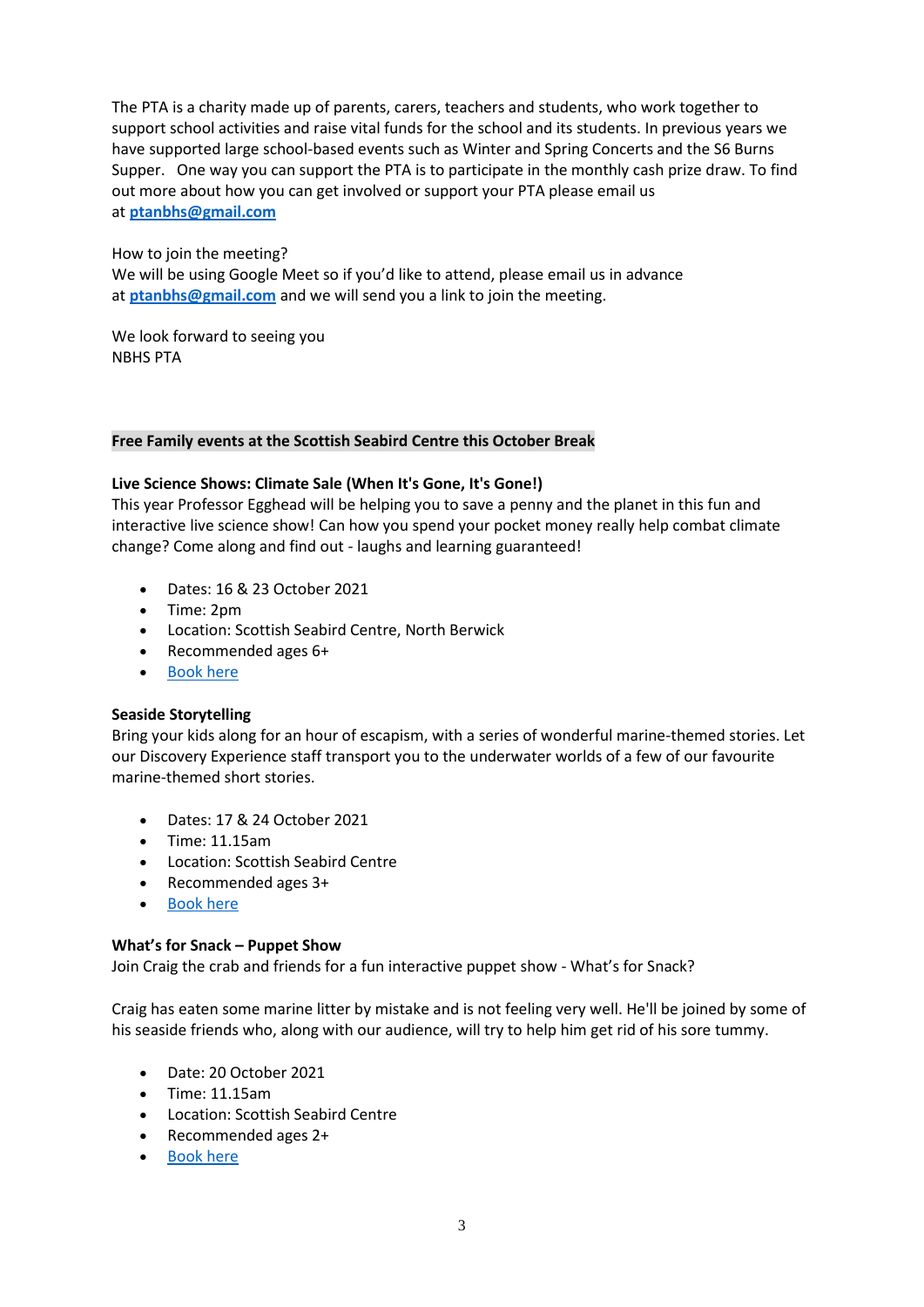# **Careers**

Mick Burns Careers Adviser Email: [mick.burns@sds.co.uk](https://mail.elcschool.org.uk/owa/redir.aspx?C=fbGa3DGVrsUoQB2CnJP23eXwMGzxu7J1CtarT6dTOwkq_NlpJujXCA..&URL=mailto%3amick.burns%40sds.co.uk) Mobile: 07887 831454 Twitter: MickBurns2 Blog: [www.edubuzz.org/careers](http://www.edubuzz.org/careers)

Whitekirk Hill Resort – vacancies [here](https://www.edubuzz.org/careers/2021/09/22/whitekirk-hill-resort-vacancies/) Apprenticeship and vacancies for Edinburgh and Lothians [here](https://www.edubuzz.org/careers/2021/10/13/vacancies-and-apprenticeships-2/) We have delivered our S4 careers talks this week and you can view the content [here](https://www.edubuzz.org/careers/2021/10/05/s4-careers-talk-september-2021/) Leith School of Art Open Days [here](https://www.edubuzz.org/careers/2021/10/13/leith-school-of-art/) Skills Development Scotland - S1 parents webinar [here](https://www.edubuzz.org/careers/2021/10/13/skills-development-scotland-s1-parents-webinar/) Are you a future Engineer? Find out about activities next week and beyon[d here](https://www.edubuzz.org/careers/2021/10/12/are-you-a-future-engineer/) 60,000 free travel passes for young people in EU and UK [here](https://www.edubuzz.org/careers/2021/10/13/60000-free-travel-passes-for-young-people-in-eu-and-uk/) Springpod - October Virtual Work Experience programmes [here](https://www.edubuzz.org/careers/2021/10/13/springpod-october-virtual-work-experience-programmes/)

#### **Covid Mitigations**

It continues to be **vitally** important that all pupils follow the one way system, wear face coverings (unless exempt) and ensure good hand hygiene. Please use the information in the Warn and Inform letter as your guide to current protocols.

We expect a National update on Covid school guidance **after the October break. NBHS will communicate with you as to the nature of any changes as soon as we are able to.**

#### **Asymptomatic Testing**

With children back at school it's important to be aware of the latest guidance to help everyone stay safe.

For the latest information, visit:

#### [gov.scot/publications/coronavirus-covid-19-getting-tested](file://///nb-server1/subjects/Admin/Diane/Weekly%20update/September%202021/gov.scot/publications/coronavirus-covid-19-getting-tested)

Testing can help reduce the risks of an outbreak. Pupils should test themselves twice a week, reporting the results online even if they are negative or void.

#### **Parents coming into school building**

Please note that the following COVID-19 mitigation measure remains in place during this time: parents and carers cannot come into the school building. Unfortunately, this means that if your child forgets something, you cannot drop the item off at school for them.

#### **COVID-19 Lateral Flow Test Replacements**

If a pupil requires a replacement lateral flow test kit they can obtain it in one of the following ways:

- E-mail your request to [admin@northberwickhigh.elcschool.org.uk](mailto:admin@northberwickhigh.elcschool.org.uk)
- Ask a member of staff at the office

#### **North Berwick Rugby Club – results and fixtures**

NB U13s lost 45 12 against Haddington (Home) NB U14s lost 45 14 against Haddington (Away) NB U15s lost 37 7 against Linlithgow (Away) NB U16s won 31 0 against Berwick (Home) NB U18s lost 38 15 against Haddington (Home)